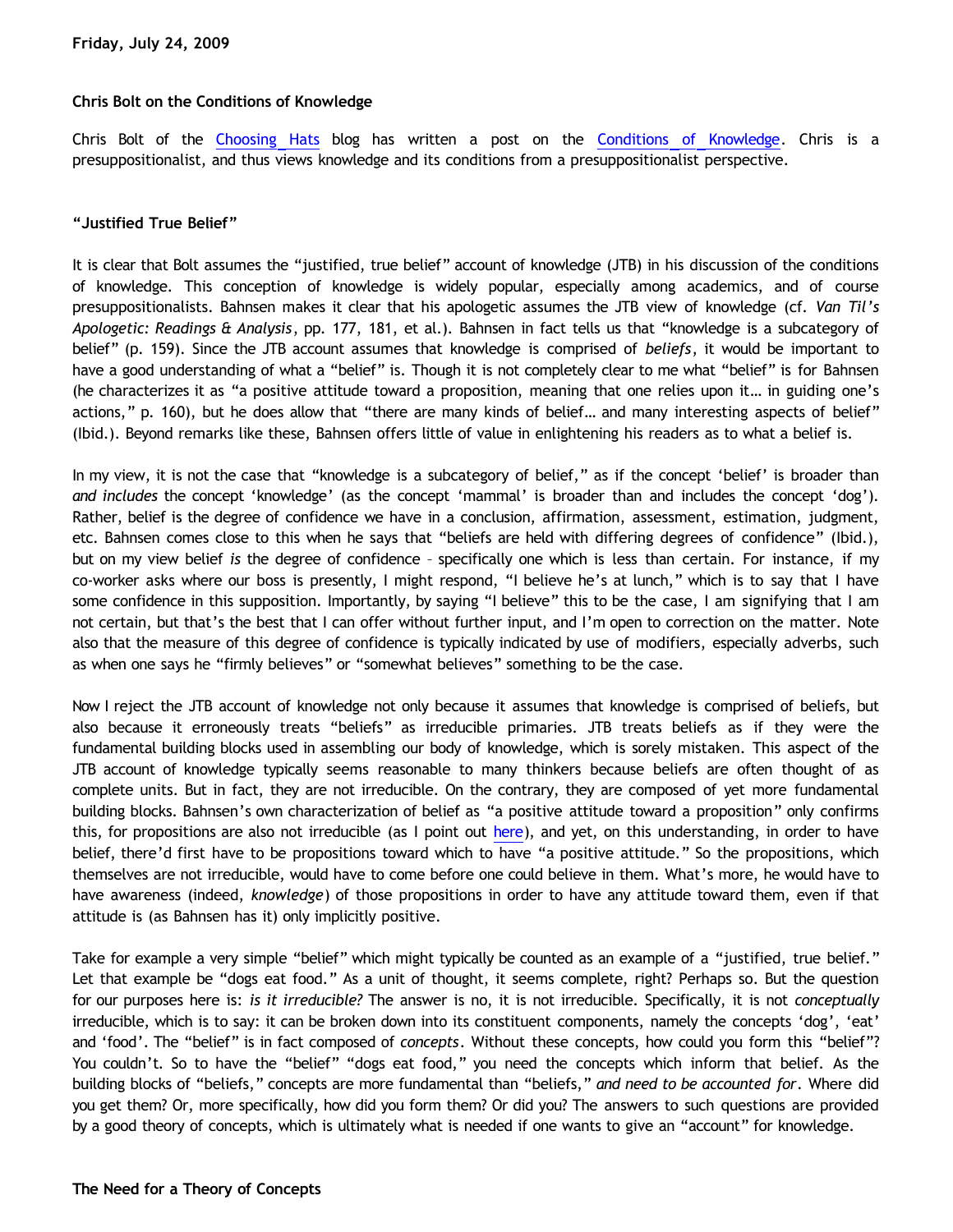Now, in Bolt's paper, he says that "It appears that beliefs are not reducible to being natural or physical things." But as can be shown with any "belief," it can be reduced to its constituent concepts, and concepts are a natural part of the human mind's cognition. There's certainly nothing *supernatural* about concepts. One may interject at this point, saying: "But concepts aren't physical!" That's fine. But this only tells us what they are *not*; it does not answer the question of what they *are*. We need a theory of concepts for this. And the Objectivist theory of concepts does have an answer for this last question: they are *mental integrations*, i.e., the product of a conscious process. Objectivism is fully consistent with its foundations in making this identification since it recognizes the axiom of consciousness as one of its chief fundamentals.

Bolt then writes: "Truth is the same way. Truth has no mass, charge etc.; no scientifically measurable qualities." That's fine, but again, this only tells us what is not the case with respect to truth. It does not tell us anything positive about truth. On the Objectivist view, truth is an aspect of conceptual awareness, specifically its contextual correspondence to the objects of awareness. Truth is a relationship between the subject of cognition and its objects that is achievable only by following the strictures of an objective method. This is in keeping not only with the fact that the knowledge, as a vast conceptual network, has a hierarchical structure (from baseline concepts, including axiomatic concepts, to ever-higher abstractions), but also with the principle of the primacy of existence: that the objects of consciousness hold metaphysical primacy over the subject of consciousness. It is this principle which underwrites obviously true generalizations like "wishing doesn't make it so" or "believing it to be true won't make it true." It is the recognition that the objects of consciousness are what they are *independent* of anyone's conscious activity. This is the basis of the concept 'objectivity', since it recognizes the primacy of the *object* in the subject-object relationship. (The opposite view, that the *subject* holds metaphysical primacy over its objects, is known as *subjectivism*.)

So, since truth is an aspect of concepts, to provide a full account of truth, we need a theory of concepts.

Bolt also wrote:

If you define reality as being composed of nothing other than what is physical, material, natural, whatever; then you have neither belief nor truth available for you to use in your understanding of knowledge.

Of course, I do not define the concept 'reality' in this manner, and since I have the axiom of consciousness, there's nothing to preclude the possibility of truth or knowledge for my position. So if what Bolt states here is a problem, it's not a problem for me.

Bolt's next statement is that "you also need to have warrant if you are going to have knowledge," by which he means: "It is not enough to just happen to believe something that turns out to be true; that is not knowledge." There's something extra needed. Bolt explains this with the following example:

For example, if you believe that it is snowing in Miami, and it really is, but you believe it because you had a dream that it is snowing in Miami, then you do not have warrant and also do not have knowledge. If you see that it is snowing in Miami though, then you have warrant.

The "warrant" aspect of knowledge that Bolt is talking about here, is really nothing more than the *contextual* nature of conceptual integration, which involves an organization of elements, each relating to and having a bearing on the others, on a very wide scale, and its fidelity to an objective method. Here is where logic comes into play. The question is: what inputs inform this affirmation or "belief" that it is snowing in Miami? Suppose it really is snowing in Miami, but, as in Bolt's example, you believe this because you dreamt it, not because you saw news reports and video footage informing a substantial contextual support for this belief. Bolt's example shows how failing to apply an objective method can render untrue a statement which on other premises could very well be true. The fact that one has a dream that it is snowing in Miami has nothing to do with what is actually happening in Miami. Dreams are an activity of the subconscious, and are not a means of identifying what is true about things independent of consciousness, and Miami is certainly something that exists independent of consciousness (for example, it existed before I had ever heard of it, and continues to exist when I stop thinking about it). But of course, the "belief" that it is snowing in Miami because you dreamed it is snowing there, is only objectionable if one assumes the primacy of existence, the view that the objects of consciousness are what they are independent of conscious activity, that the task of consciousness is not to create or alter reality, but to perceive and identify it. If one drops this axiomatic truth from the context from his conceptual integrations, it is not very likely that his "beliefs" are going to coincide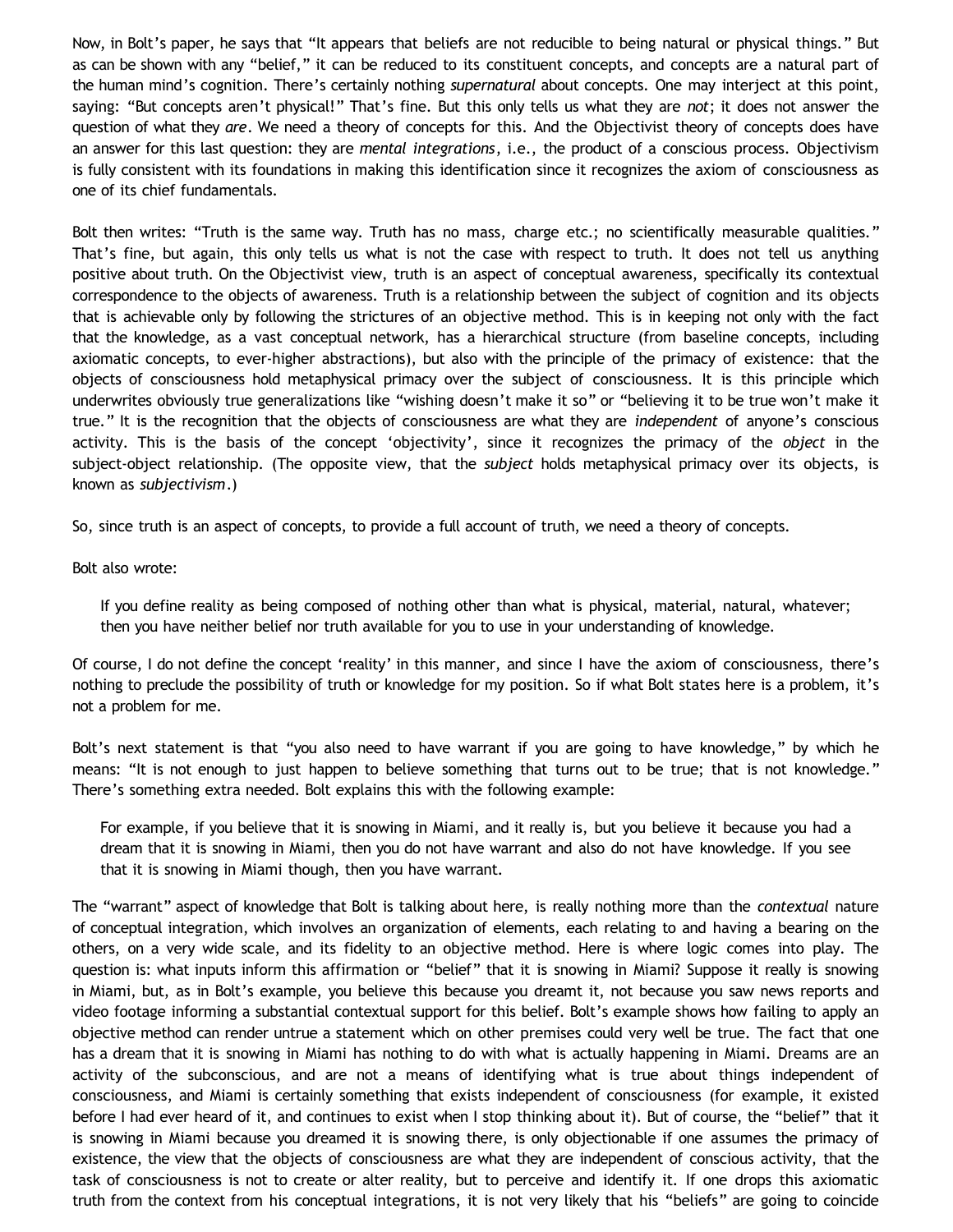with reality in the manner we see in Bolt's example.

The point here is that, again, we need a theory of concepts to have a full account of Bolt calls "warrant."

# **Out of the Blue: Asserting Christianity**

Then Bolt says a most perplexing thing:

a person who does not believe in the Christian God has no basis upon which to say that there is a real "right" or "wrong" to anything.

If I have a theory of concepts which addresses the issues which Bolt has raised in his paper about the conditions of knowledge, why would someone need to "believe in the Christian God" in order to have "basis upon which to say that there is a real 'right' or 'wrong' to anything"? What relevance would belief in a supernatural being have? If anything, belief in the supernatural can only undermine the objectivity of one's knowledge by underwriting it with a subjectivist platform.

Also, if (as we saw above) truth presupposes the primacy of existence (that the objects of consciousness are what they are independent of conscious activity), then how does *believing* in any god provide a "basis upon which to say that there is a real 'right' or 'wrong' to anything"? Bolt does not explain, but what does he ultimately have in this regard other than "believing make it so"? And what if there is no god, does one need to still *believe* in one in order to have a "basis upon which to say that there is a real 'right' or 'wrong' to anything"? If so, then essentially he is saying that the concepts "right" and "wrong" have no objective relationship to reality, and therefore there's nothing about "right" and "wrong" for the human mind to discover in reality through an objective process, which is why " right" and "wrong" need to be "revealed" by a supernatural being. This explains why Christian apologists endorse a *storybook* view of knowledge rather than a *conceptual* understanding of knowledge: examining knowledge in terms of its conceptual nature would demystify knowledge, make it understandable to the human mind, demonstrate how legitimate concepts have an objective relationship to reality so that they can be discovered by an individual thinker, and liberate him from those who seek to control him through the subterfuge of religious indoctrination.

So it is no surprise that Bolt's examination of the conditions of knowledge is not informed by an understanding of concept theory. Such an understanding is fatal to the religious agenda of his presuppositionalism.

And notice the [stolen concept](http://bahnsenburner.blogspot.com/2008/06/stolen-concepts-and-intellectual.html) here. On Bolt's view, whether or not there is a "basis upon which to say there is a real 'right' or 'wrong' to anything" depends on what one *believes*. So one must form his beliefs (at least those upon which such a basis supposedly depends) without the benefit of such a basis. So how could he know that his beliefs are "right" and not "wrong"? To adopt such a reversal denies the genetic roots of the concepts 'right' and 'wrong' by establishing them after the fact upon settled beliefs which could only be accepted in the absence of such concepts. The result of this is internal cognitive suffocation which deprives the believer of such a view from ever being able to objectively consider the question: "On what basis would a person believe in the Christian God?" He essentially chokes on his own reversals.

If one is truly serious about understanding the "basis upon which to say that there is a real 'right' and 'wrong' to anything," he should be willing to acknowledge that it is in fact meta-epistemological, or more simply, available to us *before* we form any beliefs to begin with, rather than something which is put into place as a result of whatever beliefs a person might have. Believing one thing or another does not alter the universe or our natures.

Bolt holds that if one does not believe in the Christian god,

not only is there no room for belief and truth, but there is not room for a standard of right and wrong ways to come to believe something or to continue to believe something.

I've tried to make sense of this statement in light of the previous one, but I always come to the same difficulty. Essentially what Bolt seems to be saying is that the precondition for having "room for belief" is "believ[ing] in the Christian God." But this is self-defeating. It's like saying the precondition for having room for eyesight is seeing a particular thing. If you don't see a particular thing, then you don't have room for eyesight. But if I didn't have eyesight in the first place, how could I be expected to see any particular thing to begin with? You need to have the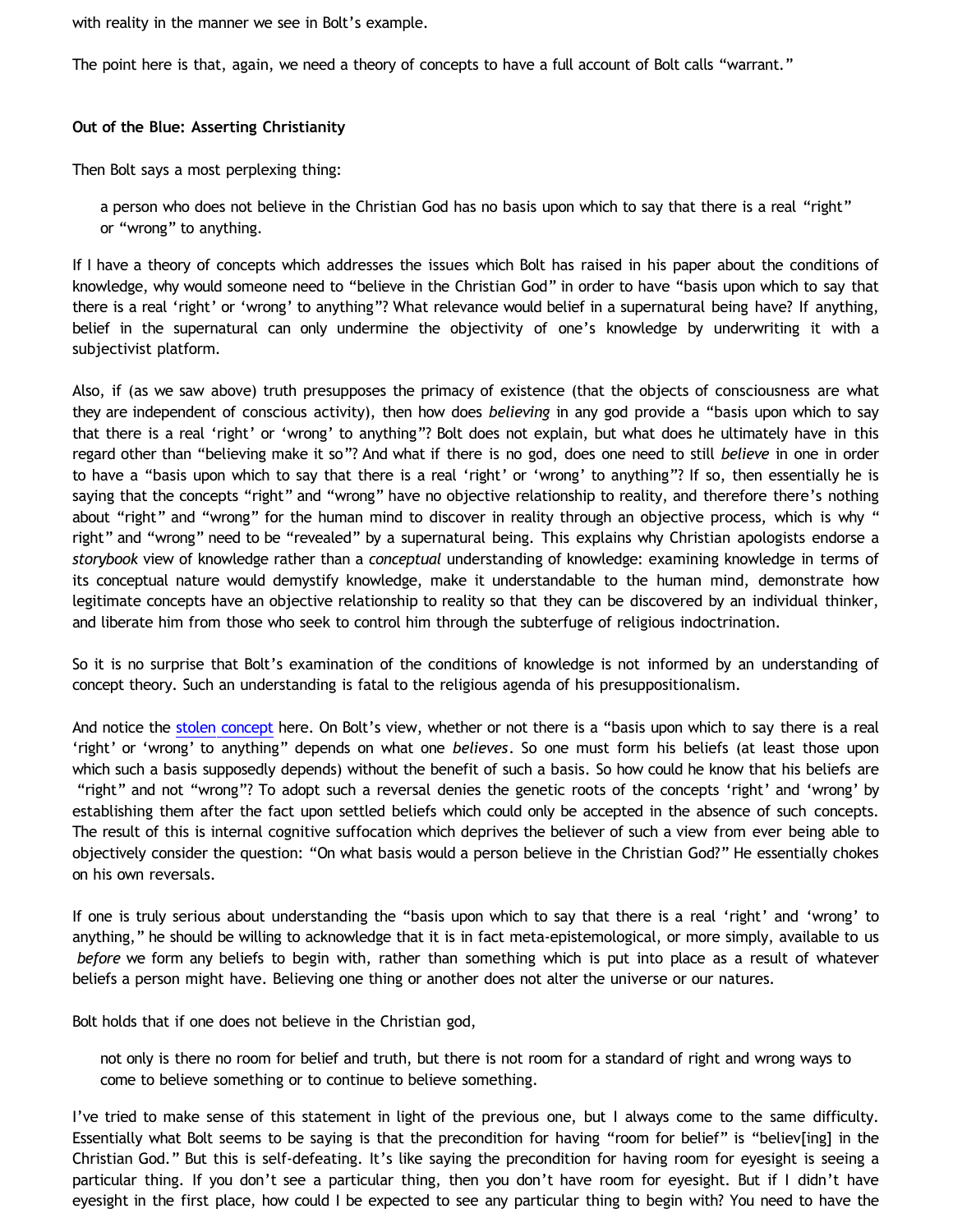ability before you can actually exercise it. Similarly with belief: if I do not first have "room for belief" so that I am able to have any belief, how can I believe anything? One needs to have the capacity to believe before he can exercise it. So it seems rather that we need to have room for belief before we could believe in any particular thing (be it the Christian god, the boogie man, Quetzalcoatl, or what have you).

But again, if (as I have shown above) (i) beliefs are not conceptually irreducible and (ii) truth presupposes the primacy of existence (the fundamental standard of right and wrong), then clearly what Bolt says cannot be the case. Believing that something is the case (e.g., that the Christian god is real) does not make something exist that would not exist if one did not have that belief. Consciousness simply does not have such orientation to reality. Also, since there is a fundamental distinction between what is real and what is only imaginary, what we identify as preconditions of knowledge must comply with this fact. Unfortunately, Christians have been unable to explain to me how I can reliably distinguish between what they call "God" and what they are merely imagining. Christians tell me that anyone can believe in their god. What they are really saying is that anyone can *imagine* their god. The stories found in the bible, for instance, serve this end by providing the believers' imagination with allegorical and narrative inputs. But that's fantasy, not reality. To understand knowledge, we need to understand that we're primarily talking about knowledge *of reality*, not of fantasy. There's a big difference here, and if we jettison the primacy of existence, we'll be unable to make such distinctions.

Moreover, since believing one way or another does not alter, reshape or revise reality in any way, it is incoherent to say that disbelieving in something which is accessible to the human mind only by means of imagining it, will result in having "not room for a standard of right and wrong ways to come to believe something or to continue to believe." We already have that standard, the primacy of existence, and it is attendant from the first instance of the subject-object relationship: the objects of consciousness have metaphysical primacy over the subject of consciousness whenever the subject is conscious. To dispute, deny or trivialize this, amounts to an endorsement for subjectivism.

#### Bolt also wrote:

The concept of beliefs having or lacking warrant is necessary for knowledge, but the concept is inconsistent with what non-Christians want to say about the world.

Well, I'm a non-Christian. What is it about knowledge's need for "warrant" that is inconsistent with what I have said about the world? If something I have said needs clarifying, that's one thing. But saying that something I have affirmed is inconsistent with the contextual nature of conceptual integration is a completely different charge, and I would want to see support for such a charge. But notice that this charge is sweeping in its scope: it makes a highly generalized pronouncement against "what non-Christians want to say about the world," This insistence on antithesis between the believer and non-believer tends to put the believer in a most disadvantageous position, for now he is committed to denying whatever the non-Christian may affirm about the world. If the non-Christian affirms that the world exists independent of consciousness, the believer is now committed to saying, "no it doesn't!" or risk having to take back his generalized pronouncement against "what non-Christians want to say about the world." Indeed, how does the recognition that the world exists independent of consciousness conflict with knowledge's need for what Bolt has called "warrant"? Blank out.

# Finally, Bolt claims that

Christianity allows for these three parts of knowledge without much difficulty.

In fact, however, this is not true. For one thing, Christianity does not have a theory of concepts which addresses the three parts of knowledge which Bolt identified, namely "beliefs" (which, as we saw above, are not conceptually irreducible), truth (which is an aspect of conceptual awareness), and "warrant" (which requires a conceptual understanding of knowledge, not the storybook view found in the bible), in any philosophically intelligible manner. Also, since Christianity is not underwritten by the primacy of existence (objectivism), but by the primacy of consciousness (subjectivism), any attempt to address these issues as I have enlarged on them from a Christian point of view will necessarily be self-defeating. As a minimum requirement, Bolt does not even show how belief in the Christian god is necessary for these components of knowledge.